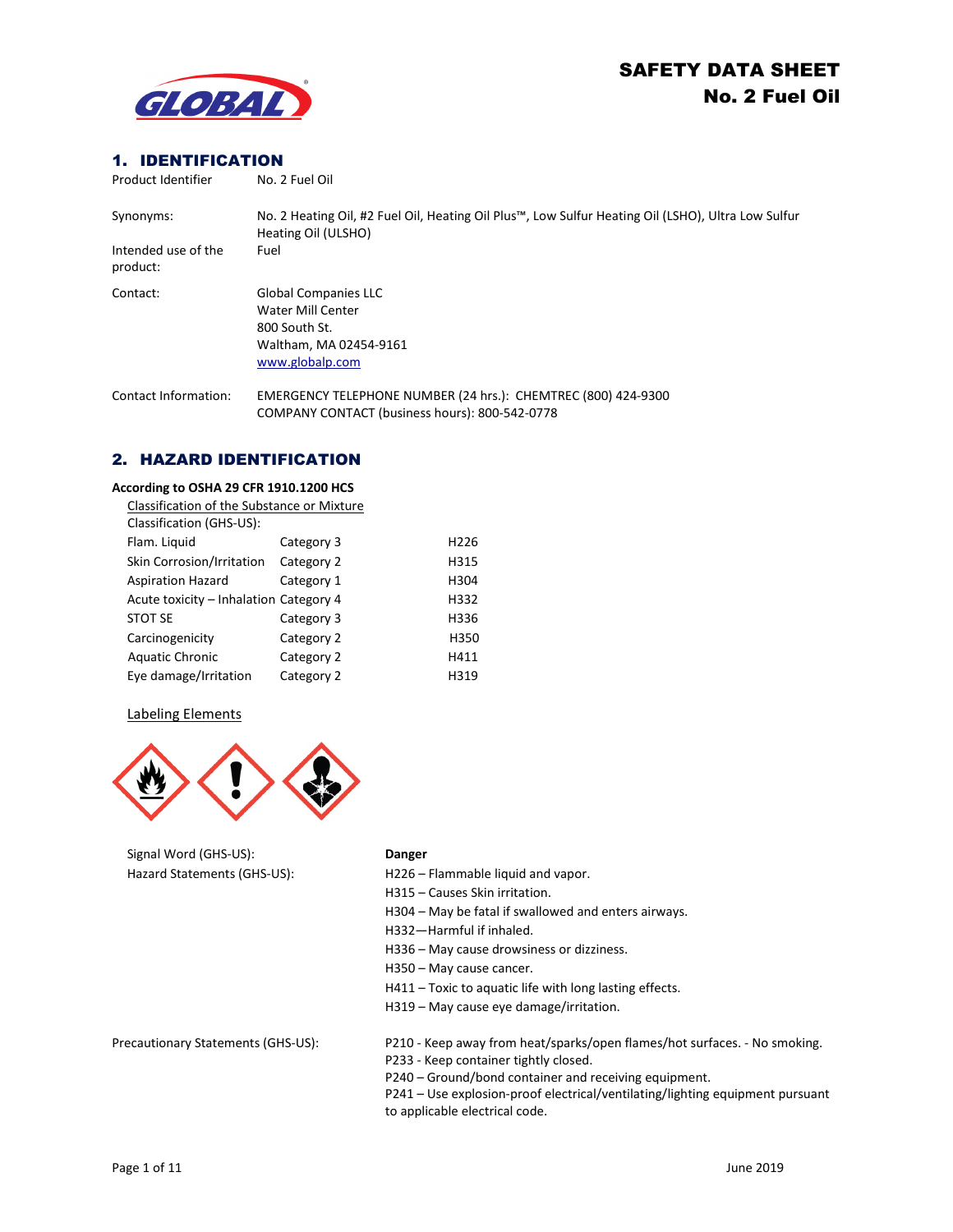

#### P242 – Use only non-sparking tools.

P243 – Take precautionary measures against static discharge.

- P261 Avoid breathing dust/fume/gas/mist/vapors/spray.
- P264 Wash skin thoroughly after handling.

P271 – Use only outdoors or in a well-ventilated area.

P273 – Avoid release to the environment.

P280 - Wear protective gloves/protective clothing/eye protection/face protection.

P303+361+353 - If on skin (or hair): Take off immediately all contaminated clothing. Rinse with water/shower.

P308+311 - If exposed or concerned: Get medical advice/attention.

P301+310 - If swallowed: Immediately call a poison center/doctor/…

P331 - Do NOT induce vomiting.

P370+P378 – In case of fire use firefighting foam or other appropriate media for Class B fires to extinguish.

P403+235 - Store in a well-ventilated place. Keep cool.

P405 - Store locked up.

P501 – Dispose of contents/container in accordance with

local/regional/national/international regulation.



# 3. COMPOSITION / INFORMATION ON INGREDIENTS

**Chemical Composition Information**

Mixture

| Name           | <b>Product Identifier (CAS#)</b> | % $(w/w)$  | <b>Classification</b>                                                                                                    |
|----------------|----------------------------------|------------|--------------------------------------------------------------------------------------------------------------------------|
| No. 2 Fuel Oil | 68476-30-2                       | 95-100     | Flam Lig. 3, H226; Skin Irrit. 2, H315;<br>Aspiration 1, H304; STOT SE 3, H336;<br>Carc.2. H350; Aquatic chronic 2, H411 |
| Methyl Esters  | N/A                              | $0 - 5$    | N/A                                                                                                                      |
| Naphthalene    | $91 - 20 - 3$                    | ${}_{0.1}$ | Carc. 2, H351; Acute Tox. 4, H302;<br>Aquatic Acute 1, H400; Aquatic Chronic 1,<br>H411                                  |

#### **Additional Formulation Information:**

No. 2 Fuel Oil consists of C9+ hydrocarbons resulting from distillation of crude oil.

Low Sulfur Heating Oil typically contains less than 500 ppm of sulfur

Ultra Low Sulfur Heating Oil typically contains less than 15 ppm of sulfur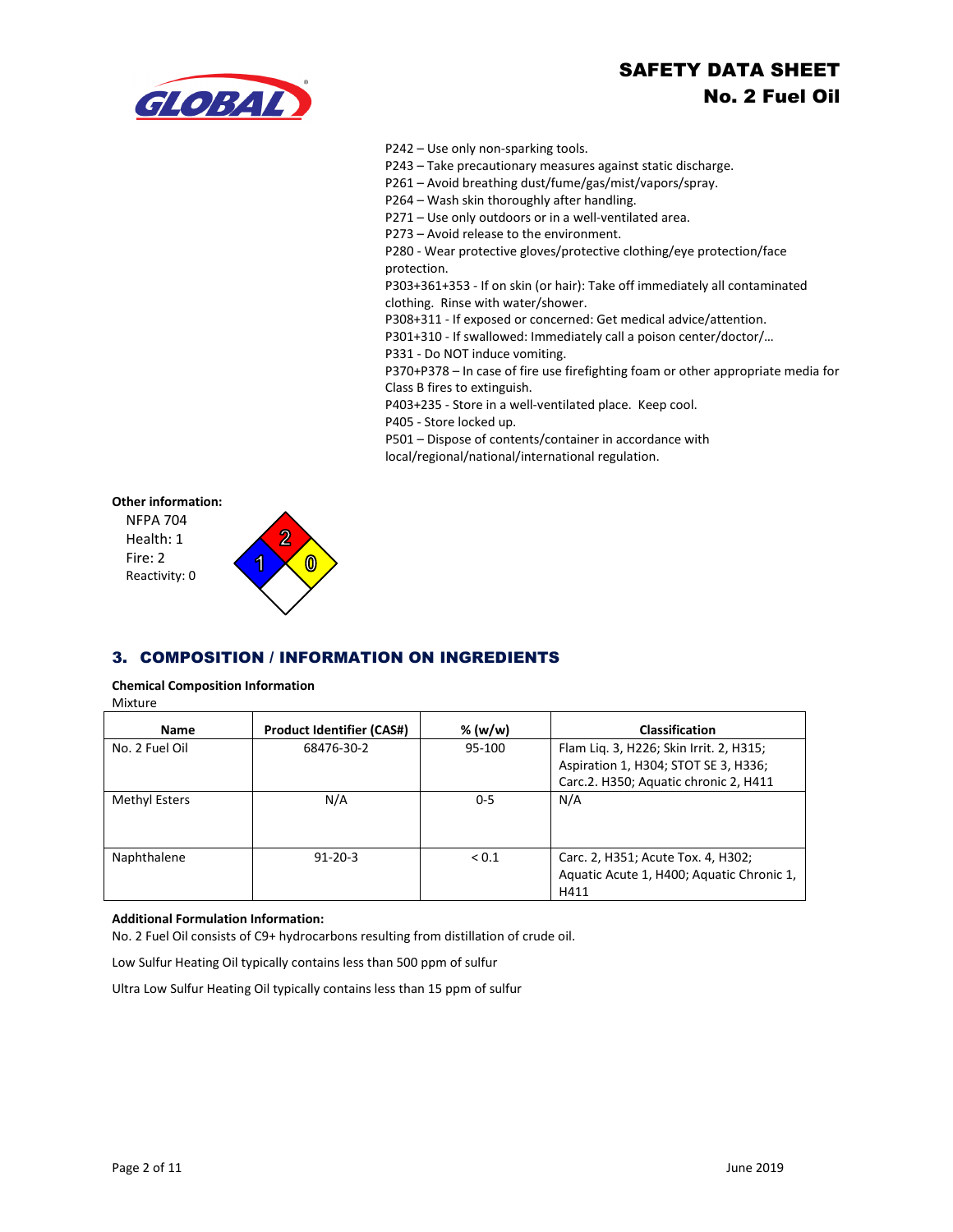

### 4. FIRST AID MEASURES

| Route               | <b>Measures</b>                                                                                                                                                                                                                                                                                                                                                                                                                                                                               |
|---------------------|-----------------------------------------------------------------------------------------------------------------------------------------------------------------------------------------------------------------------------------------------------------------------------------------------------------------------------------------------------------------------------------------------------------------------------------------------------------------------------------------------|
| Inhalation          | Remove person to fresh air. If person is not breathing, ensure an open airway and provide artificial respiration.<br>If necessary, provide additional oxygen once breathing is restored if trained to do so. Seek medical attention<br>immediately.                                                                                                                                                                                                                                           |
| Ingestion           | Aspiration Hazard: DO NOT INDUCE VOMITING. Do not give liquids. Obtain immediate medical attention. If<br>spontaneous vomiting occurs, lean victim forward to reduce the risk of aspiration. Ingestion may cause<br>gastrointestinal disturbances including irritation, nausea, vomiting, and diarrhea, and central nervous system<br>(brain) effects similar to alcohol intoxication. In severe cases, tremors, convulsions, loss of consciousness,<br>coma, respiratory failure, and death. |
| Eye Contact         | In case of contact with eves, immediately flush with clean, low-pressure water for at least 15 min. Hold evelids<br>open to ensure adequate flushing. Seek medical attention. In case of contact lenses, remove immediately.                                                                                                                                                                                                                                                                  |
| <b>Skin Contact</b> | Remove contaminated clothing and shoes. Wash contaminated areas thoroughly with soap and water or<br>waterless hand cleanser. Obtain medical attention if irritation or redness develops. Thermal burns require<br>immediate medical attention depending on the severity and of the area of the body burned.                                                                                                                                                                                  |

#### **Most Important Symptoms**

Contact with eyes and face may cause irritation. Long-term exposure may cause dermatitis (itching, irritation, pain and swelling).

Inhalation may cause irritation and significant or long term exposure could cause respiratory insufficiency and pulmonary edema.

Ingestion may cause aspiration, gastrointestinal disturbance, and CNS effects.

#### **Immediate Medical Attention and Special Treatment**

For contact with skin or eyes, immediately wash or flush contaminated eyes with gently flowing water. If possible, irrigate each eye continuously with 0.9% saline (NS). If ingested, rinse mouth. Do NOT induce vomiting, as this may cause chemical pneumonia (fluid in the lungs).

If inhaled, administer oxygen or establish a patent airway if breathing is labored. Suction if necessary. Monitor closely, anticipate seizures. Consider orotracheal or nostracheal intubation of airway control if patient is unconscious or is in severe respiratory distress.

Discard any clothing or shoes contaminated as they may be flammable.

### 5. FIRE-FIGHTING MEASURES

#### **Extinguishing Media**

Foam, carbon dioxide, dry chemical are most suitable

SMALL FIRES: Any extinguisher suitable for Class B fires, dry chemical, C02, water spray, firefighting foam, or Halon. Small fires in the incipient (beginning) stage may typically be extinguished using handheld portable fire extinguishers and other firefighting equipment.

LARGE FIRES: Foam, carbon dioxide, dry chemical. Water may be ineffective for fighting the fire, but may be used to cool fireexposed containers.

#### **Specific Hazards / Products of Combustion**

Moderate fire hazard when exposed to heat or flame with a very low flash point. Product is flammable and easily ignited when exposed to heat, spark, open flame or other source of ignition. Flowing product may be ignited by self-generated static electricity. When mixed with air and exposed to an ignition source, flammable vapors can burn in the open or explode in confined spaces. Being heavier than air, vapors may travel long distances to an ignition source and flash back. Runoff to sewer may cause fire or explosion hazard.

Combustion may produce smoke, carbon monoxide and other products of incomplete combustion.

#### **Special Precautions and Protective Equipment for Firefighters**

Isolate area around container involved in fire. Cool tanks, shells, and containers exposed to fire and excessive heat with water.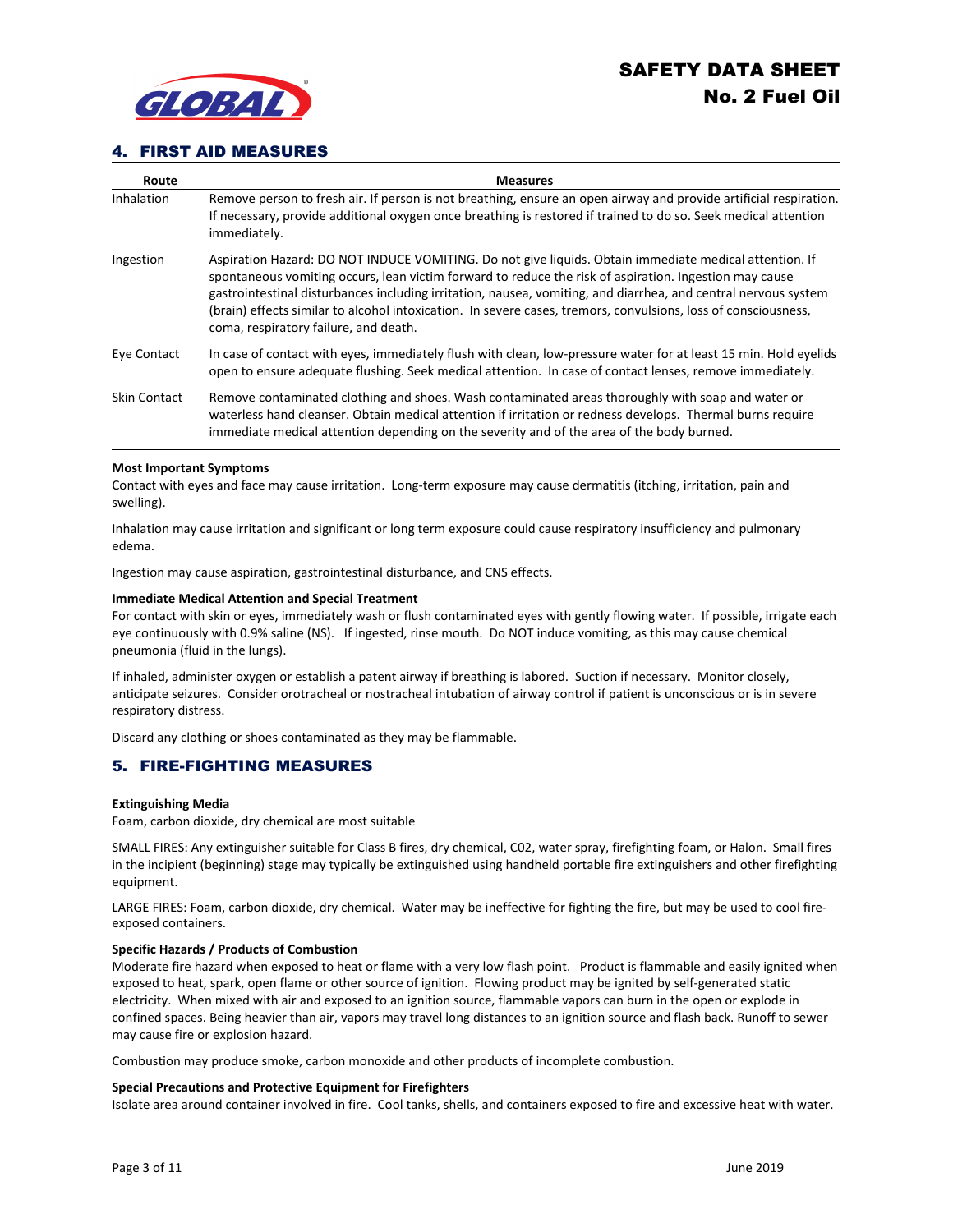

For massive fires the use of unmanned hose holders or monitor nozzles may be advantageous to further minimize personnel exposure. Major fires may require withdrawal, allowing the tank to burn. Large storage tank fires typically require specially trained personnel and equipment to extinguish the fire, often including the need for properly applied firefighting foam.

#### **Fighting Equipment/Instructions**

Firefighting activities that may result in potential exposure to high heat, smoke or toxic by-products of combustion should require NIOSH- approved pressure-demand self-contained breathing apparatus with full face piece and protective clothing.

**Refer to Section 9 for fire properties of this chemical including flash point, auto ignition temperature, and explosive limits.**

# 6. ACCIDENTAL RELEASE MEASURES

#### **ACTIVATE FACILITY SPCC, SPILL CONTINGENCY or EMERGENCY PLAN.**

#### **Personal Precautions**

Due to high vapor density, flammable / toxic vapors may be present in low lying areas, dikes, pits, drains, or trenches. Vapors may accumulate in low lying areas and reach ignitable concentrations. Ventilate the area. Use of non-sparking tools and intrinsically safe equipment is recommended. Potential for flammable atmosphere should be monitored using a combustible gas indicator positioned downwind of the spill area. Refer to Sections 2 and 7 for further hazard warnings and handling instructions.

Use appropriate personal protective equipment to prevent eye/skin contact and absorption. Use NIOSH approved respiratory protection, if warranted, to prevent exposures above permissible limits. Refer to Section 8. Contaminated clothing should not be near sources of ignition.

#### **Emergency Measures**

As an immediate precautionary measure, isolate spill or leak area for at least 50 meters (150 feet) in all directions. Consider wind direction. Secure all ignition sources (flame, spark, hot work, hot metal, etc.) from area. Evaluate the direction of product travel, diking sewers, etc. to confirm spill areas. Do not touch or walk-through spilled material. For large spills, isolate initial action distance downwind 1,000 ft. (300 m).

#### **Environmental Precautions**

Stop the spill to prevent environmental release if it can be done safely. Product is toxic to aquatic life. Take action to isolate environmental receptors including drains, storm sewers and natural water bodies. Keep on impervious surface if at all possible. Use water sparingly to prevent product from spreading. Foam and absorbents may be used to reduce / prevent airborne release.

Spills may infiltrate subsurface soil and groundwater; professional assistance may be necessary to determine the extent of subsurface impact.

Follow federal, state or local requirements for reporting environmental release where necessary. Refer to Section 15 for further information.

### **Containment and Clean-Up Methods**

Carefully contain and stop the source of the spill, if safe to do so. Protect bodies of water by diking absorbents, or absorbent boom, if possible. Do not flush down sewer or drainage systems, unless system is designed and permitted to handle such material. The use of firefighting foam may be useful in certain situations to reduce vapors. The proper use of water spray may effectively disperse product vapors or the liquid itself, preventing contact with ignition sources or areas/equipment that require protection.

Take up with dry earth, sand or other non-combustible, inert oil absorbing materials. Carefully shovel, scoop or sweep up into a waste container with clean, non-sparking tools for reclamation or disposal. Response and cleanup crews must be properly trained and must utilize proper protective equipment. Refer to Section 8 for appropriate protective equipment.

### 7. HANDLING AND STORAGE

### **USE ONLY AS A FUEL. DO NOT SIPHON BY MOUTH.**

#### **Handling Precautions**

Handle as a flammable liquid. Keep away from heat, sparks, and open flame. No smoking. Electrical equipment should be approved for classified area. Bond and ground containers during product transfer pursuant to NFPA 70 and API RP 2003 to reduce the possibility of static-initiated fire or explosion. Follow precautions to prevent static initiated fire.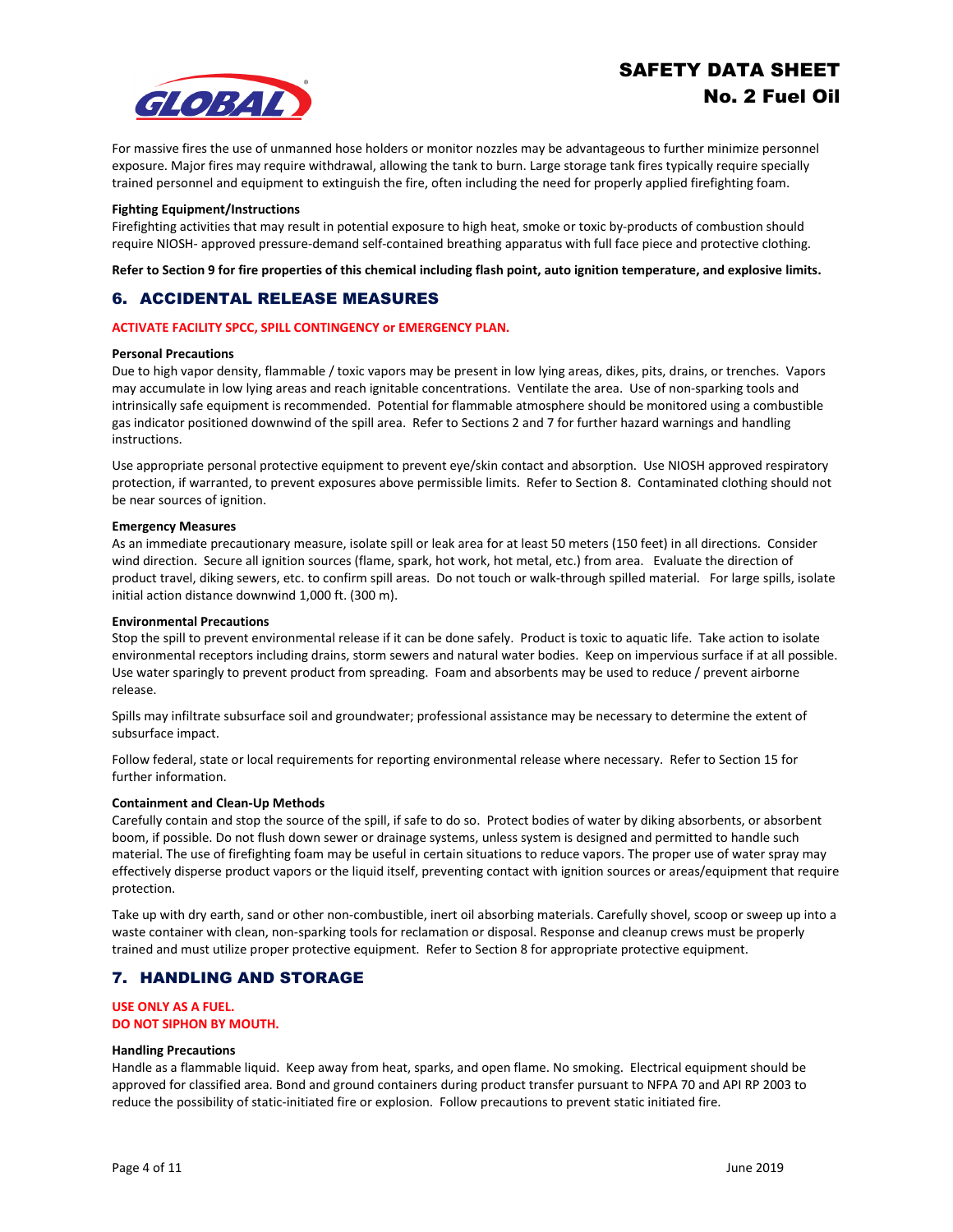

Use good personal hygiene practices. Use only with protective equipment specified in Section 8. Avoid repeated and/or prolonged skin exposure. Use only outdoors or in well ventilated areas. Wash hands before eating, drinking, smoking, or using toilet facilities. Do not use as a cleaning solvent on the skin. Do not use solvents or harsh abrasive skin cleaners for washing this product from exposed skin areas. Waterless hand cleaners are effective. Promptly remove contaminated clothing and launder before reuse. Use care when laundering to prevent the formation of flammable vapors which could ignite via washer or dryer. Consider the need to discard contaminated leather shoes and gloves. Emergency eye wash capability should be available in the near proximity to operations presenting a potential splash exposure.

Special slow load procedures for "switch loading" must be followed to avoid the static ignition hazard that can exist when higher flash point material (such as fuel oil) is loaded into tanks previously containing low flash point products (such as this product) - see API RP 2003, "Protection Against Ignitions Arising Out Of Static, Lightning and Stray Currents."

#### **Storage**

Large quantities of fuel oil are stored in tanks or portable containers at an ambient storage temperature. Separate from incompatible chemicals (Refer to Section 10) by distance or secondary containment. Keep away from flame, sparks, excessive temperatures and open flame. Use approved vented containers that are clearly labeled. Label all secondary containers that this material is transferred into with the chemical name and associated hazard(s). Empty product containers or vessels may contain flammable vapors. Do not pressurize, cut, heat, weld or expose such containers to sources of ignition.

Storage tanks should have a venting system. If stored in small containers, the area should be well ventilated, away from ignition sources and protected from potential damage or vehicular traffic. Post "No Smoking" signs in product storage areas. This storage area should comply with NFPA 30 "Flammable and Combustible Liquid Code" or applicable building code. The cleaning of tanks previously containing this product should follow API Recommended Practice (RP) 2013 "Cleaning Mobile Tanks in Flammable and Combustible Liquid Service" and API RP 2015 "Safe Entry and Cleaning of Petroleum Storage Tanks".

#### **Incompatibles**

Keep away from strong oxidizers, ignition sources and heat.

# 8. EXPOSURE CONTROLS / PERSONAL PROTECTION

#### **Occupational Exposure Limits**

| Component      | CAS#          | List                 | Value         |
|----------------|---------------|----------------------|---------------|
| No. 2 Fuel Oil | 68476-30-2    | ACGIH TLV-TWA        | 100 mg/m $3*$ |
| Naphthalene    | $91 - 20 - 3$ | <b>ACGIH TLV-TWA</b> | 10 ppm        |
|                |               | <b>OSHA PEL</b>      | 10 ppm        |
|                |               | ACGIH STEL           | 15 ppm        |

\*Critical effects; Skin; A3; CNS impairment.

#### **Engineering Controls**

Use adequate ventilation to keep vapor concentrations of this product below occupational exposure and flammability limits, particularly in confined spaces. Intrinsically safe equipment and non-sparking tools shall be used in circumstances where concentrations may exceed lower flammable limits. Grounding and bonding shall be used to prevent accumulation and discharge of static electricity. Emergency shower and eyewash should be provided in proximity to handling areas in the event of exposure to decontaminate.

#### **Personal Protective Equipment**

| <b>Exposure</b> | Equipment                                                                                                                                                                                                                                                                                                                                                                                                                                        |
|-----------------|--------------------------------------------------------------------------------------------------------------------------------------------------------------------------------------------------------------------------------------------------------------------------------------------------------------------------------------------------------------------------------------------------------------------------------------------------|
| Eve / Face      | Wear appropriate chemical protective glasses or goggles or face shields to prevent skin and eye contact<br>especially caused from splashing.                                                                                                                                                                                                                                                                                                     |
| Skin            | Wear appropriate personal protective clothing to prevent skin contact. Gloves constructed of nitrile,<br>neoprene or PVC are recommended when handling this material. Chemical protective clothing such as of E.I.<br>DuPont TyChem <sup>®</sup> , Saranex <sup>®</sup> or equivalent recommended based on degree of exposure. Note: The resistance<br>of specific material may vary from product to product as well as with degree of exposure. |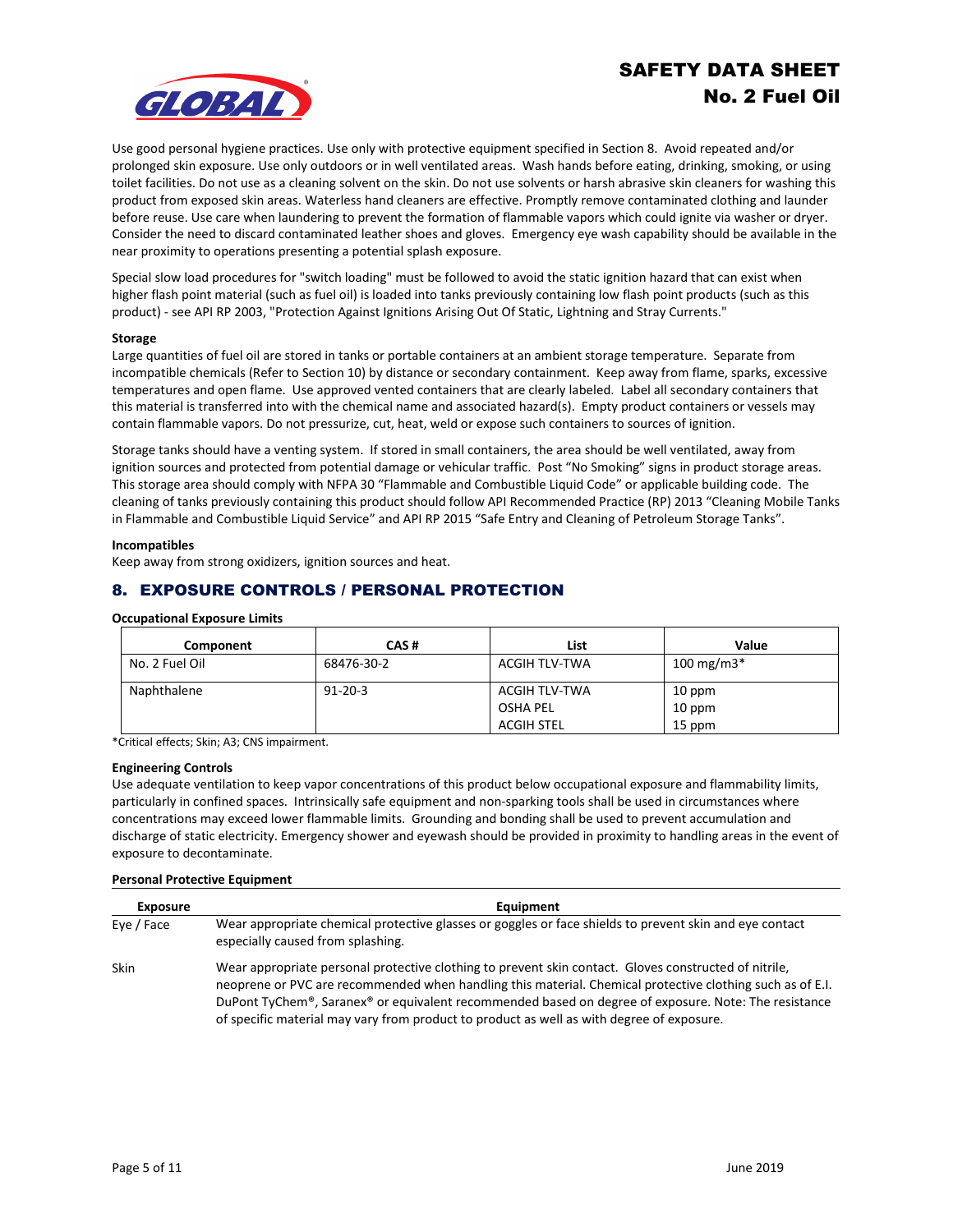

| <b>Exposure</b> | Equipment                                                                                                                                                                                                                                                                                                                                                                                                                                                                                                     |
|-----------------|---------------------------------------------------------------------------------------------------------------------------------------------------------------------------------------------------------------------------------------------------------------------------------------------------------------------------------------------------------------------------------------------------------------------------------------------------------------------------------------------------------------|
| Respiratory     | A NIOSH/MSHA-approved air-purifying respirator with organic vapor cartridges or canister may be<br>permissible under certain circumstances where airborne concentrations are or may be expected to exceed<br>exposure limits or for odor or irritation. Protection provided by air-purifying respirators is limited. Refer to<br>OSHA 29 CFR 1910.134, ANSI Z88.2-1992, NIOSH Respirator Decision Logic, and the manufacturer for<br>additional guidance on respiratory protection selection and limitations. |
|                 | Use a positive pressure, air-supplied respirator if there is a potential for uncontrolled release, exposure levels<br>are not known, in oxygen-deficient atmospheres, or any other circumstance where an air-purifying respirator<br>may not provide adequate protection.                                                                                                                                                                                                                                     |
| Thermal         | Product is stored at ambient temperature. No thermal protection is required except for emergency<br>operations involving actual or potential for fire. Use adequate ventilation to keep vapor concentrations of<br>this product below occupational exposure and flammability limits, particularly in confined spaces.                                                                                                                                                                                         |

# 9. PHYSICAL AND CHEMICAL PROPERTIES

| Property                                    | Value                                                       |             |
|---------------------------------------------|-------------------------------------------------------------|-------------|
| Appearance                                  | Clear or straw-colored liquid dyed red for distribution     |             |
| Odor                                        | Mild petroleum distillate odor.                             |             |
| Odor Threshold                              | $<$ 1 ppm                                                   |             |
| pH                                          | Not available                                               |             |
| <b>Melting Point</b>                        | $-15$ $\degree$ F (-26 $\degree$ C)                         |             |
| <b>Boiling Point Range</b>                  | 320 to 690 °F (160 to 366 °C)                               |             |
| Flash Point                                 | >125.6 °F (52 °C) PMCC                                      |             |
| <b>Evaporation Rate</b>                     | Slow, varies with conditions                                |             |
| Flammability                                | Flammable liquid                                            |             |
| <b>Flammable Limits</b>                     | $0.6 % - 7.5%$                                              |             |
| Vapor Pressure                              | 0.009 psia @ 70 °F                                          |             |
| Vapor Density                               | >1                                                          | $(air=1)$   |
| <b>Specific Gravity</b>                     | $0.81 - 0.88$ @ 60 °F (16 °C)                               | $(water=1)$ |
| Solubility                                  | Insoluble in water; miscible with other petroleum solvents. |             |
| Partition Coefficient (N-<br>octanol/water) | Log Kow range of $3.3$ to $> 6.0$                           |             |
| <b>Autoignition Temperature</b>             | 494 °F (257 °C)                                             |             |
| <b>Decomposition Temperature</b>            | When heated it emits acrid smoke and irritating vapors.     |             |
| Viscosity                                   | $<$ 3 cSt                                                   |             |
| <b>Percent Volatiles</b>                    | 95-100                                                      |             |

# 10. STABILITY AND REACTIVITY

#### **Stability**

This is a stable material that is flammable liquid (OSHA/GHS hazard category 3). Stable during transport.

### **Reactivity**

Material is not self-reacting. Flammable concentrations may be present in air. Compound can react with oxidizing materials.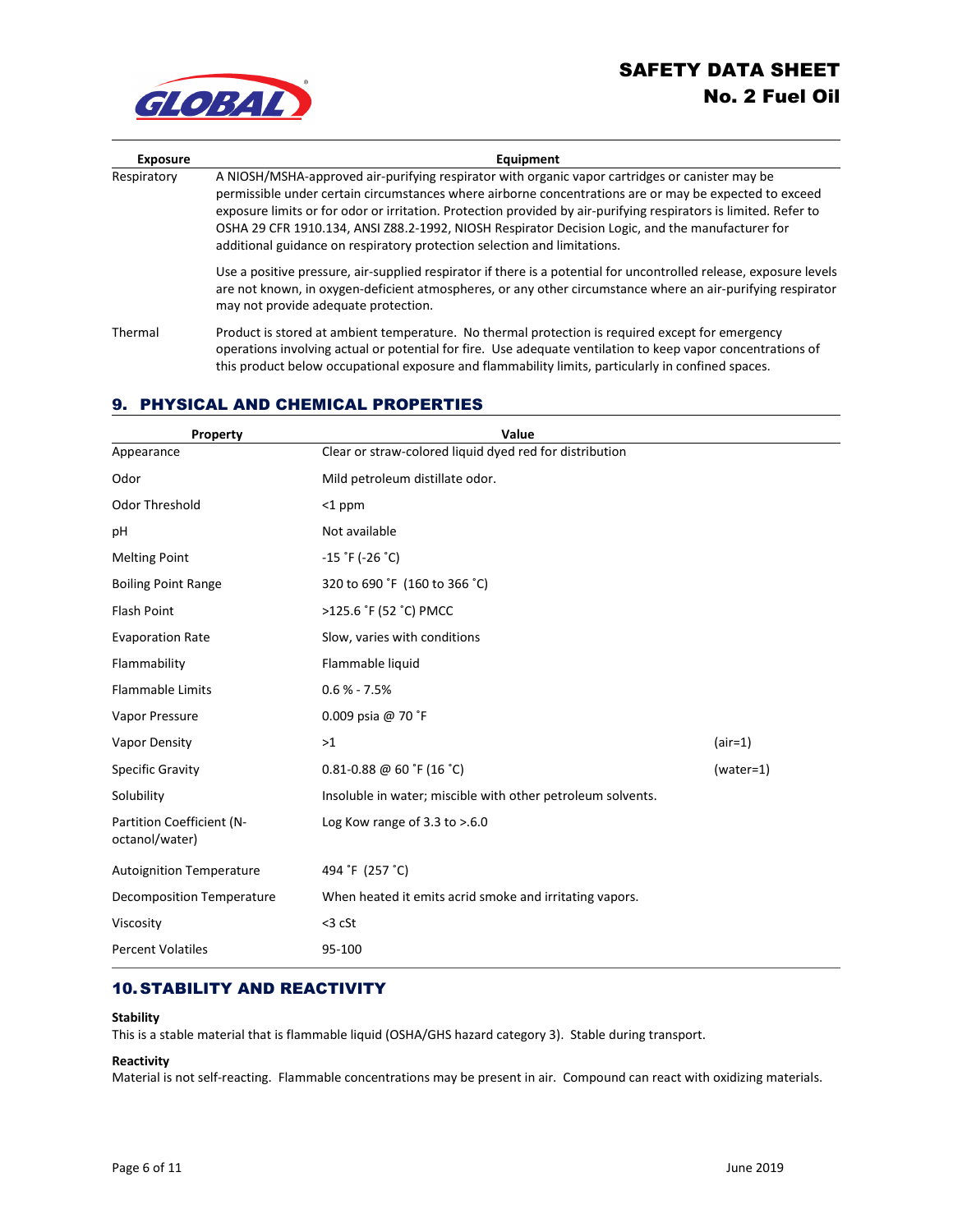

#### **Possibility of Hazardous Reactions**

Hazardous polymerization will not occur.

#### **Incompatibility**

Keep away from strong oxidizers such as nitric and sulfuric acids.

#### **Conditions to Avoid**

Avoid high temperatures, open flames, sparks, static electricity, welding, smoking and other ignition sources.

#### **Hazardous Decomposition Products**

Carbon monoxide, carbon dioxide and non-combusted hydrocarbons (smoke).

### 11. TOXICOLOGICAL INFORMATION

| <b>Acute Toxicity:</b>                                    |                |
|-----------------------------------------------------------|----------------|
| <b>Acute Toxicity (Inhalation LC50)</b>                   |                |
| No. 2 Fuel Oil (68476-30-2)<br><b>LC50 Inhalation Rat</b> | $>4.6$ mg/l/4h |
| <b>Acute Toxicity (Dermal LD50)</b>                       |                |
| No. 2 Fuel Oil (68476-30-2)<br>LD50 Dermal Rabbit         | >2000 mg/kg    |
| Acute Toxicity (Oral LD50)                                |                |
| No. 2 Fuel Oil (68476-30-2)<br>LD50 Oral Rat              | >12000 mg/kg   |
| Acute Toxicity (Oral LD50)                                |                |
| Methyl Esters                                             |                |
| LD50 Oral Rat                                             | >14400 mg/kg   |

Skin Corrosion/Irritation: Prolonged and repeated contact may cause skin irritation leading to dermatitis. Liquid may be absorbed through the skin in toxic amounts if large areas of skin are exposed repeatedly.

Serious Eye Damage/Irritation: Causes serious eye irritation.

Respiratory or Skin Sensitization: Not classified

Germ Cell Mutagenicity: Not classified

Teratogenicity: Not available

Carcinogenicity: OSHA: NO, IARC: Group 3, NTP: NO, ACGIH: NOIC:A3, NIOSH: NO

IARC: Group 3 – Not classifiable as to their carcinogenicity to humans ACGIH: A3 – Confirmed animal carcinogen with unknown relevance to humans

Studies have shown that similar products produce skin tumors in laboratory animals following repeated applications without washing or removal. The significance of this finding to human exposure has not been determined. Other studies with active skin carcinogens have shown that washing the animal's skin with soap and water between applications reduced tumor formation.

This product is similar to Diesel Fuel. IARC classifies whole diesel fuel exhaust particulates (byproduct of combustion of this material) carcinogenic to humans (Group 1) and NIOSH regards diesel fuel exhaust particulate as a potential occupational carcinogen.

Reproductive Toxicity: Not classified

Specific Target Organ Toxicity (Repeated Exposure): Not classified

Specific Target Organ Toxicity (Single Exposure): Inhalation exposure may cause drowsiness or dizziness by inhalation exposure.

Aspiration Hazard: The major health threat of ingestion occurs from the danger of aspiration (breathing) of liquid drops into the lungs, particularly from vomiting. Aspiration may result in chemical pneumonia (fluid in the lungs), severe lung damage, respiratory failure and even death.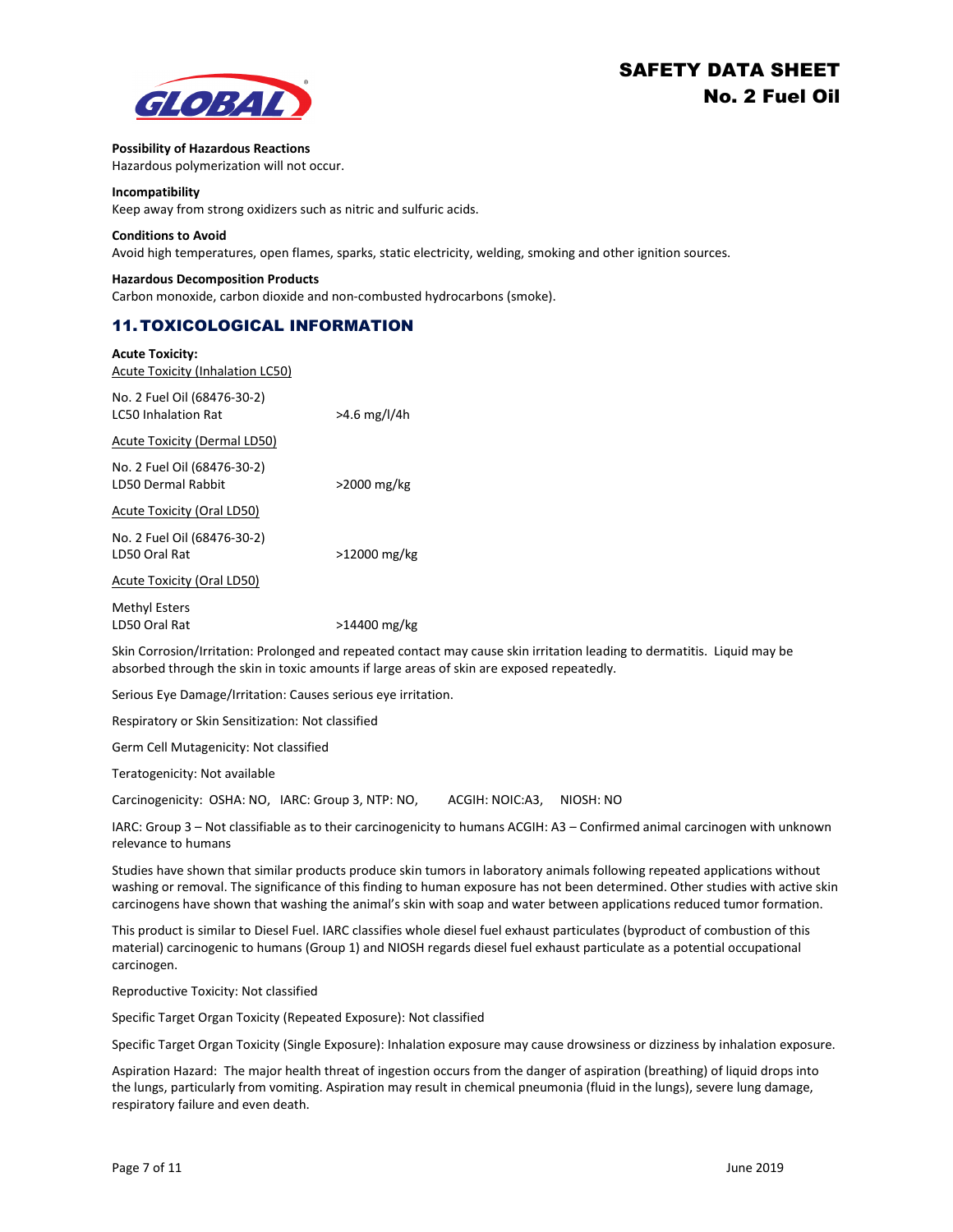

Potential Health Effects: Vapor irritating to skin, eyes, nose, and throat. Ingestion may cause gastrointestinal disturbances, including irritation, nausea, vomiting and diarrhea, and central nervous system (brain) effects similar to alcohol intoxication. In severe cases, tremors, convulsions, loss of consciousness, coma, respiratory arrest, and death may occur.

WARNING: The burning of any hydrocarbon as a fuel in an area without adequate ventilation may result in hazardous levels of combustion products, including carbon monoxide, and inadequate oxygen levels, which may cause unconsciousness, suffocation, and death.

# 12. ECOLOGICAL INFORMATION

#### **Toxicity**

This material is expected to be toxic to aquatic organisms and may cause long-term adverse effects in the aquatic environment.

Data for Component: No. 2 Fuel Oil (68476-30-2)

Material is toxic to aquatic organisms based on an acute basis (LC50/EC50 >1 but < 10 mg/L in the most sensitive species tested).

Material is a long-term aquatic hazard based on a chronic basis (LC50/EC50 >1 but < 10 mg/L in the most sensitive species tested).

Persistence and Degradation: This material is not expected to be readily biodegradable.

Bioaccumulative Potential: Not available

Mobility in Soil: Not available

Other Adverse Effects: None known

Other Information: Avoid release to the environment.

### 13.DISPOSAL CONSIDERATIONS

Consult federal, state and local waste regulations to determine appropriate disposal options. May be considered a hazardous waste if disposed. Direct solid waste (landfill) or incineration at a solid waste facility is not permissible. Do not discharge to sanitary or storm sewer. Personnel handling waste containers should follow precautions provided in this document.

Shipping containers must be DOT authorized packages. Follow licensure and regulations for transport of hazardous material and hazardous waste as applicable.

### 14. TRANSPORT INFORMATION

| <b>US DOT</b>                             |                        |
|-------------------------------------------|------------------------|
| UN Identification Number                  | NA 1993                |
| Proper Shipping Name                      | Fuel oil (No. 2)       |
| Hazard Class and Packing Group            | 3, PGIII               |
| Shipping Label                            | Flammable liquid       |
| Placard / Bulk Package                    | Flammable liquid, 1993 |
| Emergency Response Guidebook Guide Number | 128                    |

This product may be re-classified as a "Combustible Liquid" meeting the definition in 49 CFR 173.120 unless transported by vessel or aircraft.

Specific placard requirements must be met for shipments of this product as a Combustible Liquid by rail (See 49 CFR 172.332).

Non-bulk packages (<= 119 gal) of Combustible Liquids in package sizes less than the product reportable quantity are not regulated as hazardous materials if the material does not meet any other hazard class.

| <b>IATA Information</b>               |                  |
|---------------------------------------|------------------|
| <b>UN Identification Number</b>       | UN 1202          |
| Proper Shipping Name                  | Fuel oil (No. 2) |
| <b>Hazard Class and Packing Group</b> | 3. PGIII         |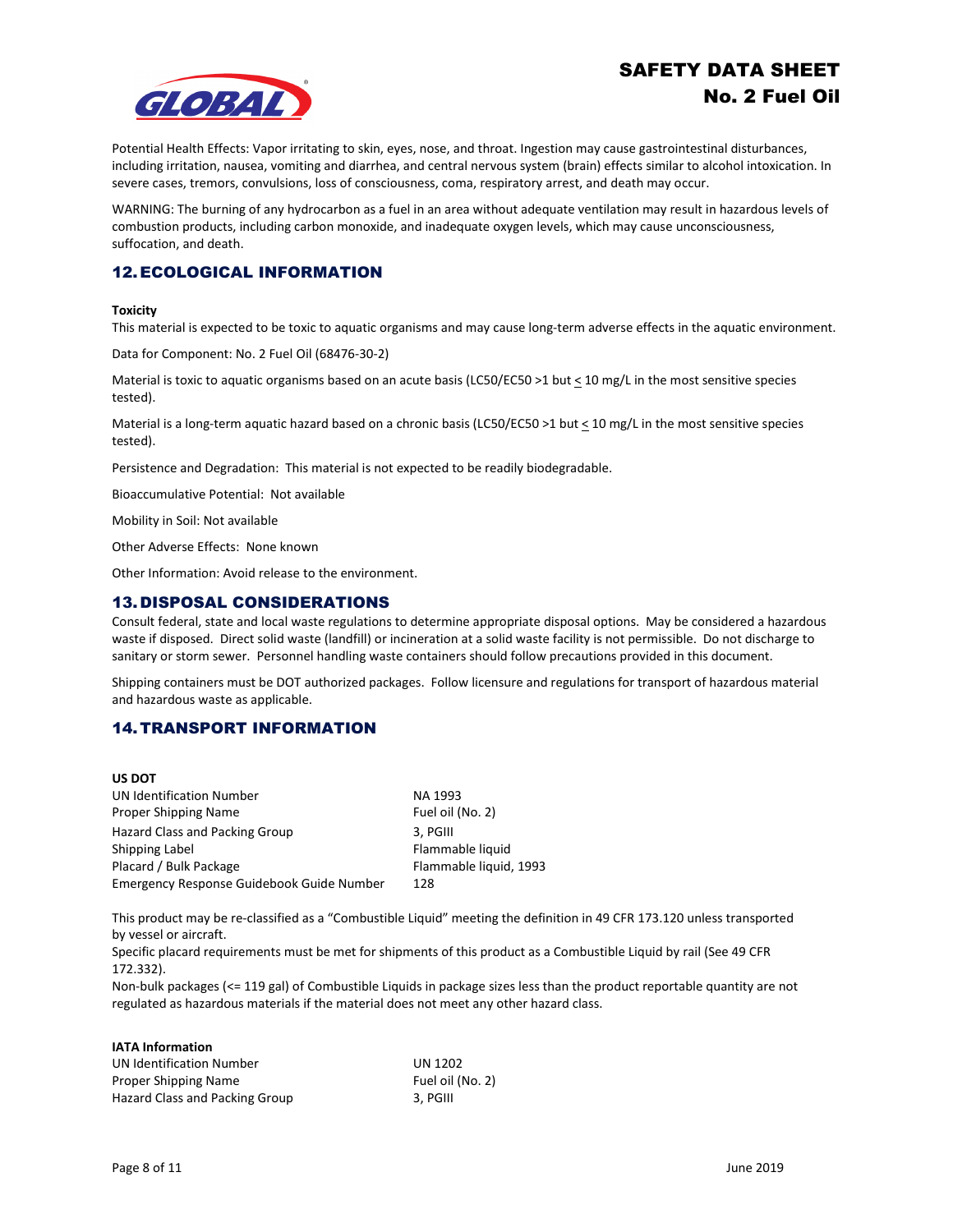

| <b>ICAO Label</b><br>Packing Instructions Cargo<br>Max Quantity Per Package Cargo<br>Packing Instructions Passenger<br>Max Quantity per Package Passenger                     | 3<br>355<br>220L<br>344Y<br>60L                                     |
|-------------------------------------------------------------------------------------------------------------------------------------------------------------------------------|---------------------------------------------------------------------|
| <b>ICAO</b><br>UN Identification Number<br>Shipping Name / Description<br>Hazard Class and Packing Group<br><b>IMDG Label</b>                                                 | UN 1202<br>Fuel oil (No. 2)<br>3, PG III<br>3                       |
| <b>IMDG</b><br><b>UN Identification Number</b><br>Shipping Name / Description<br>Hazard Class and Packing Group<br><b>IMDG Label</b><br><b>EmS Number</b><br>Marine Pollutant | <b>UN 1202</b><br>Heating Oil, Light<br>3, PGIII<br>3<br>N/A<br>Yes |

# 15.REGULATORY INFORMATION

### **U.S. Federal, State, and Local Regulatory Information**

Any spill or uncontrolled release of this product, including any substantial threat of release, may be subject to federal, state and/or local reporting requirements. This product and/or its constituents may also be subject to other federal, state, or local regulations; consult those regulations applicable to your facility/operation.

#### **OSHA Hazard Communication Standard**

This product is a "Hazardous Chemical" as defined by the OSHA Hazard Communication Standard, 29 CFR 1910.1200.

#### **Superfund Amendments and Reauthorization Act of 1986 Title III (Emergency Planning And Community Right-to-Know Act of 1986) Sections 311 and 312**

| Immediate (Acute) Health Hazard   | Yes |
|-----------------------------------|-----|
| Delayed (Chronic) Health Hazard   | Yes |
| Fire Hazard                       | Yes |
| <b>Reactive Hazard</b>            | No. |
| Sudden Release of Pressure Hazard | N٥  |
|                                   |     |

#### **Clean Water Act (Oil Spills)**

Any spill or release of this product to "navigable waters" (Essentially any surface water, including certain wetlands) or adjoining shorelines sufficient to cause a visible sheen or deposit of a sludge or emulsion must be reported immediately to the National Response Center (1-800-424-8802) or, if not practical, the U.S. Coast Guard with follow up to the National Response Center, as required by U.S. Federal Law. Also contact appropriate state and local regulatory agencies as required.

#### **CERCLA Section 103 and SARA Section 304 (Release to the Environment)**

The CERCLA definition of hazardous substances contains a "petroleum exclusion" clause which exempts this material. This product does not contain any chemicals subject to the reporting requirements of CERCLA Section 103 or SARA 304.

#### **SARA Section 313- Supplier Notification**

This product does not contain any chemicals subject to the reporting requirements of Section 313 of the Emergency Planning and Community Right-To-Know Act (EPCRA) of 1986 and of 40 CFR 372.

#### **EPA Notification (Oil Spills)**

If the there is a discharge of more than 1,000-gallons of oil into or upon navigable waters of the United States, or if it is the second spill event of 42 gallons or more of oil into water within a twelve (12) month period, a written report must be submitted to the Regional Administrator of the EPA within sixty days of the event.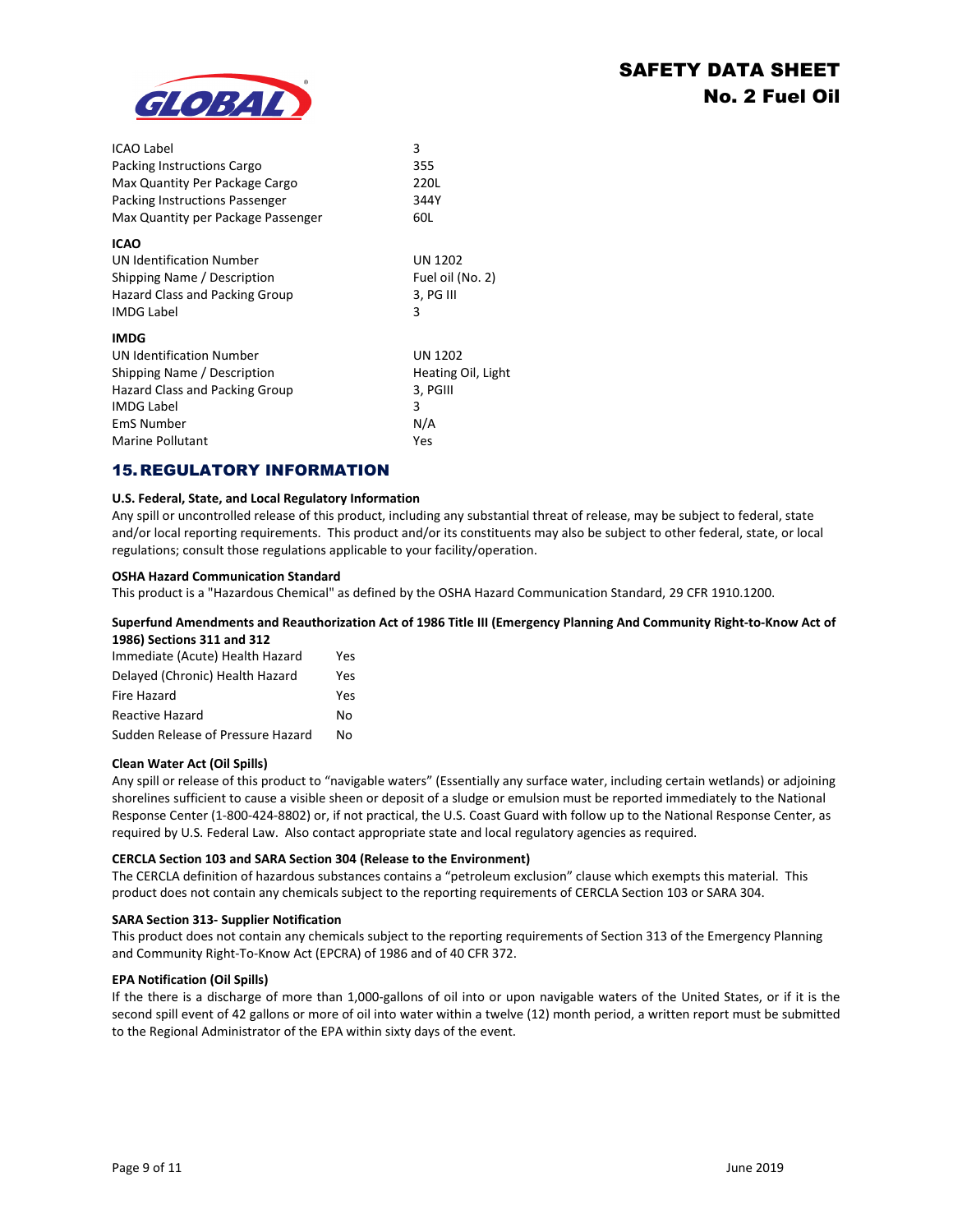

#### **Pennsylvania Right to Know Hazardous Substance list:**

The following product components are cited in the Pennsylvania Special Hazardous Substance List, and are present at levels which require reporting.

| Component      | CAS        | Amount |
|----------------|------------|--------|
| No. 2 Fuel Oil | 68476-30-2 | 100%   |

#### **New Jersey Right to Know Hazardous Substance list:**

The following product components are cited in the New Jersey Right to Know Hazardous Substance List, and are present at levels which require reporting.

| Component     | CAS        | Amount |
|---------------|------------|--------|
| No. 2Fuel Oil | 68476-30-2 | 100%   |

#### **California Proposition 65 WARNING: This product contains chemicals known to the State of California to cause Cancer or Reproductive Toxicity.**

| Component   | <b>CAS</b>    | Amount    |
|-------------|---------------|-----------|
| Naphthalene | $91 - 20 - 3$ | $< 0.1\%$ |

### **U.S. Toxic Substances Control Act**

All components of this product are on the TSCA Inventory or are exempt from TSCA Inventory requirements under 40 CFR 720.30.

#### **CEPA - Domestic Substances List (DSL)**

All substances contained in this product are listed on the Canadian Domestic Substances List (DSL) or are not required to be listed.

#### **Canadian Regulatory Information (WHMIS)**

Class B3 – Combustible Liquid

Class D2A – Materials causing other toxic effects. (Very Toxic)

### 16. OTHER INFORMATION

| Version                 | 5             |
|-------------------------|---------------|
| <b>Issue Date</b>       | June 26, 2019 |
| <b>Prior Issue Date</b> | May 20, 2016  |

#### **Description of Revisions**

Update viscosity information in Section 9. Update transportation information in Section 14 to clarify US DOT re-classification option as a Combustible Liquid.

#### **Abbreviations**

|         |                                  | mL              | Milliliter                        |
|---------|----------------------------------|-----------------|-----------------------------------|
| °F      | Degrees Fahrenheit (temperature) | mm <sup>2</sup> | Square millimeters                |
| $\prec$ | Less than                        | mmHg            | Millimeters of mercury (pressure) |
| $=$     | Equal to                         | N/A             | Not applicable                    |
| $\geq$  | Greater than                     | N/D             | Not determined                    |
| AP      | Approximately                    | ppm             | Parts per million                 |
| C       | Centigrade (temperature)         | sec             | Second                            |
| kg      | Kilogram                         | ug              | Micrograms                        |
| L       | Liter                            |                 |                                   |
| mg      | <b>Milligrams</b>                |                 |                                   |

#### **Acronyms**